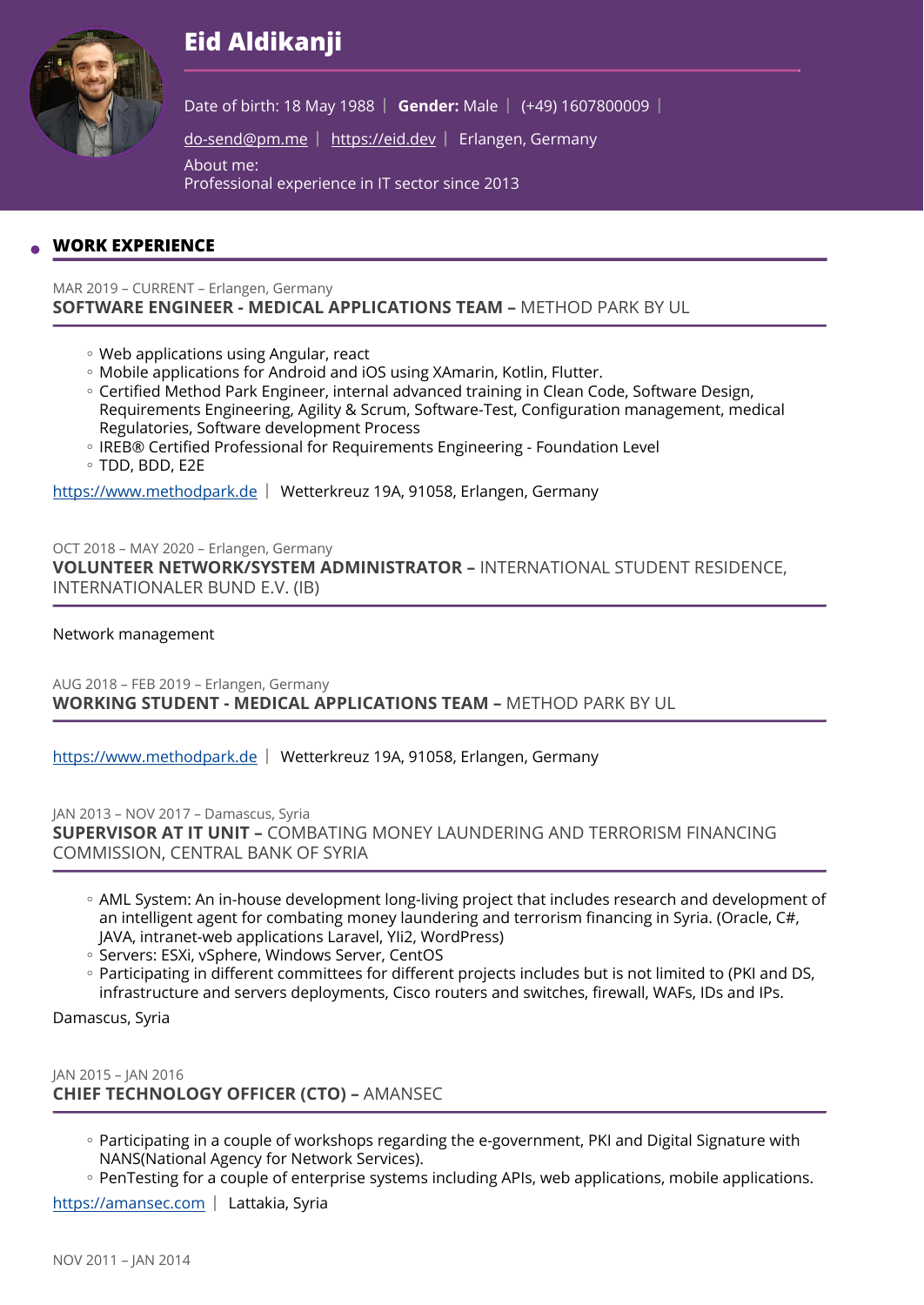<http://orjwan.net> | Lattakia, Syria

## **EDUCATION AND TRAINING**

4 SEP 2017 – 8 SEP 2017 – Staromonetniy lane, 31, Moscow, Russia **ADVANCED TRAINING IN ANTI-MONEY LAUNDERING AND COUNTER-TERRORISM FINANCING –** The International Training and Methodology Centre for Financial Monitoring (ITMCFM)

<http://www.mumcfm.ru>

DEC 2012 – JAN 2017 – Palestine Street, Damscus, Syria **MASTER OF WEB SCIENCE –** Syrian Virtual University

Top Alumni in Spring 2016 / S16 #3, ID 50806 [MWS Top Alumni, Spring 2016 - S16](https://svuonline.org/en/Top%20Alumni) EQF level 7 | https://svuonline.org

18 OCT 2015 – 17 DEC 2015 – 6th Floot, SCS-LATAKIA Building, Al Kamilia, Lattakia **SMALL AND MEDIUM ENTERPRISES: MANAGEMENT SKILLS AND FEASIBILITY STUDY –** Syrian Computer Society, LICT Incubator

<http://licti-scs.com>

2006 – 24 JAN 2012 – Lattakia, Syria **B.SC. IN INFORMATICS ENGINEERING [SOFTWARE ENGINEERING AND INFORMATION SYSTEMS DEPARTMENT] –** Tishreen University

EQF level 6 | http://www.tishreen.edu.sy

AUG 2011 – OCT 2011 – Lattakia, Syria **VOLUNTEER LECTURER: WEB DEVELOPMENTS AND WEB DESIGN WORKSHOP –** Tishreen University, Informatics Engineering College

AUG 2010 – OCT 2010 – Lattakia, Syria **MAHARAT 2, THE PROFESSIONAL WEB DESIGN & DEVELOPMENT WORKSHOP: PARTICIPANT AND TEAM LEADER –** Syrian Computer Society

#### **Workshop Subjects**:

- Real-time web project management skills, ◦
- Web technologies : HTML / CSS / JavaScript / Php ◦

11 JUL 2010 – 24 JUL 2010 – Egypt

**STUDENTS EXCHANGE PROGRAM –** Obour Institutes (Egypt) under the sponsorship of the Arab Council for Training Students of Arab Un

<http://www.oi.edu.eg/en/>